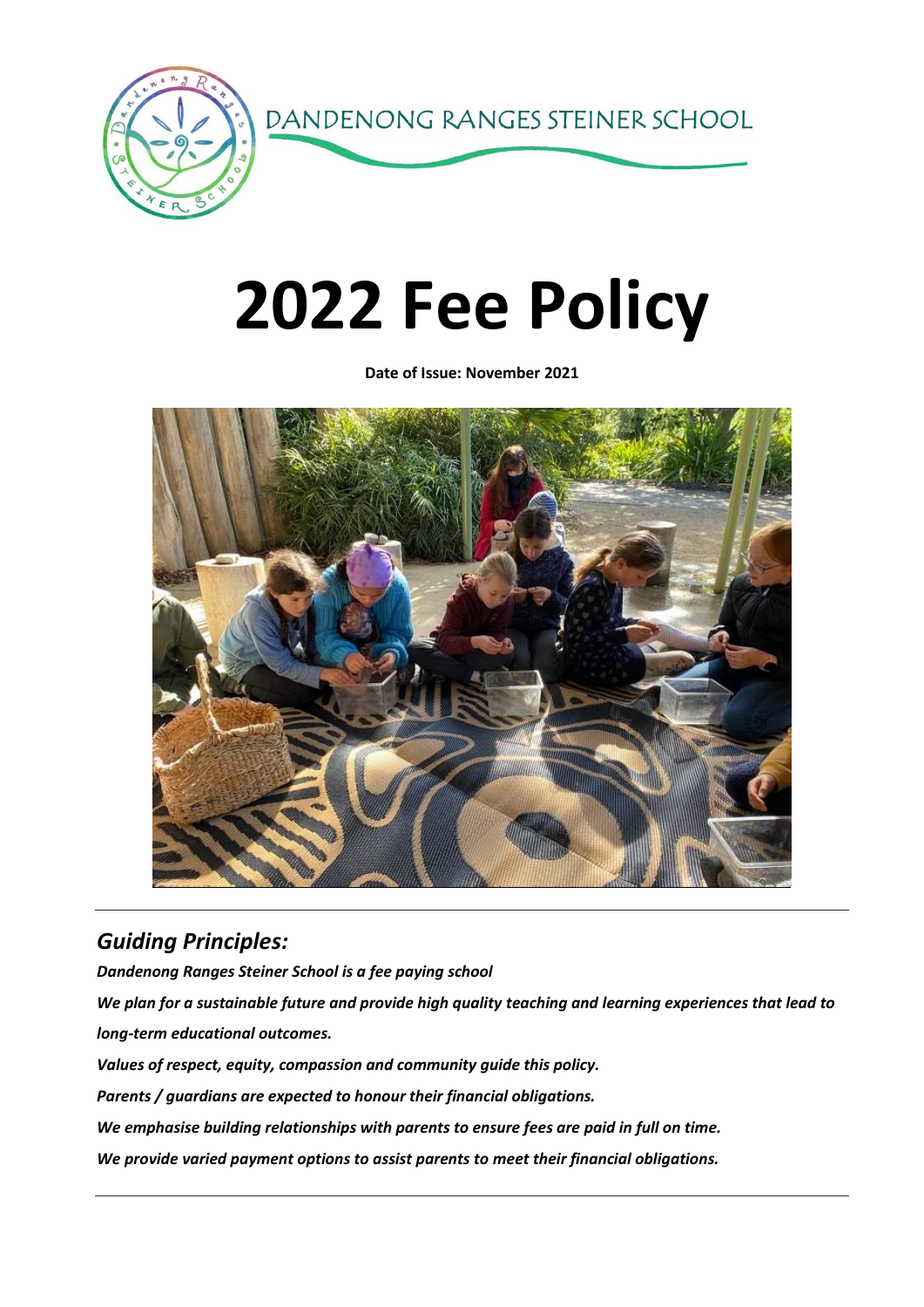This policy applies to Australian citizens, permanent residents and certain visa holders only. Additional conditions apply for Overseas students. The Policy is regularly reviewed and Tuition Fees are subject to change on an annual basis.

## Contents

<span id="page-1-0"></span>

| 1.  |  |
|-----|--|
| 2.  |  |
| 3.  |  |
| 4.  |  |
| 5.  |  |
| 6.  |  |
| 7.  |  |
| 8.  |  |
| 9.  |  |
|     |  |
|     |  |
|     |  |
| 13. |  |
| 14. |  |
| 15. |  |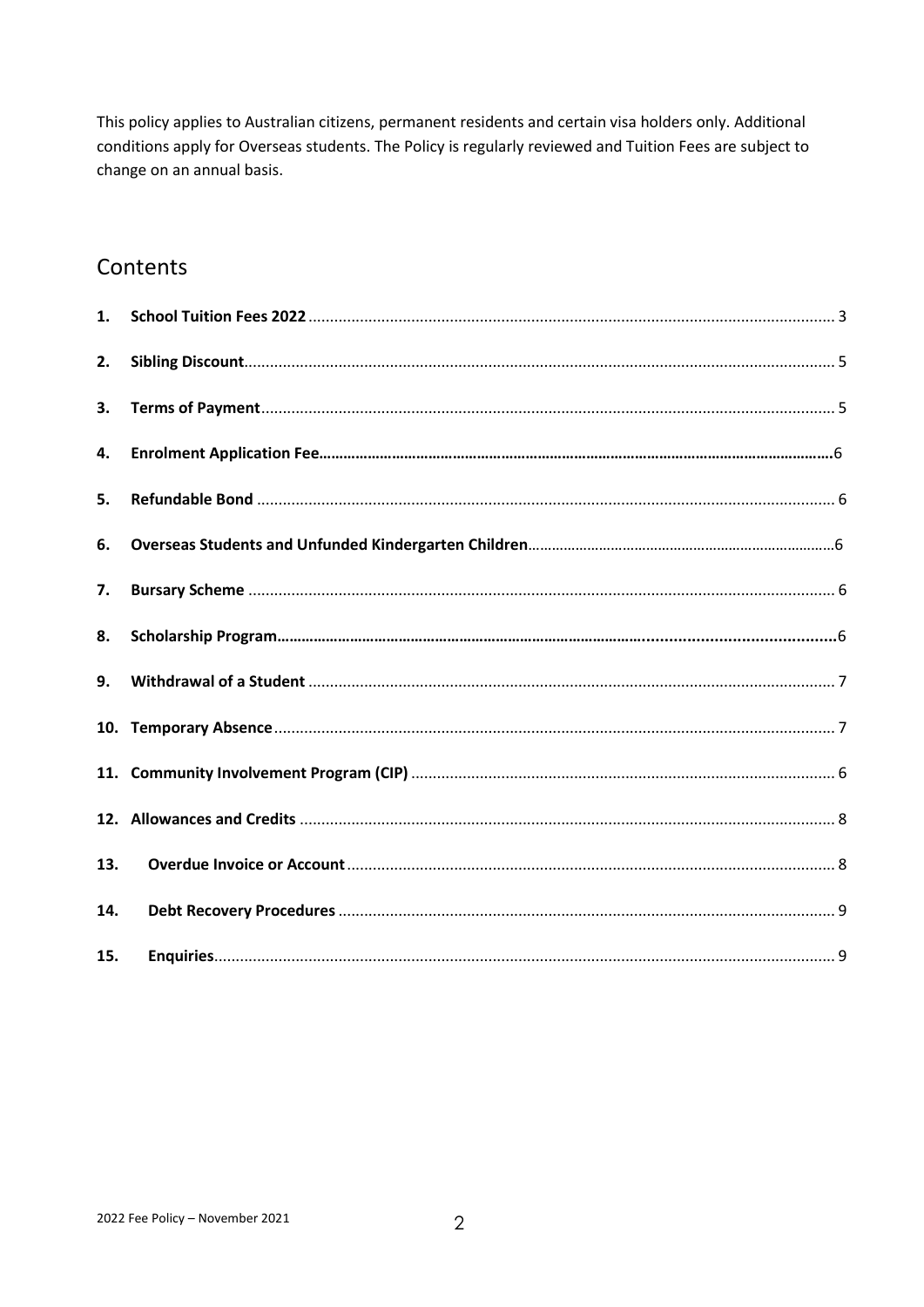## **1. School Tuition Fees 2022**

School Fees are vital to the functioning of our school. The School has kept tuition fees to a minimum in order to remain accessible to all families. This requires that the School community as a whole supports school activities. Commitment of time is required by all families at the Spring Fair and other events organised by the school. Please note that a proportion of the funds raised or collected may be applied to the conduct of the School's Kindergarten.

|                                             | <b>Annual Fees</b> | Paid Up front 5%<br>discount | Quarterly<br>Payments | 48 Weekly<br>Instalments | Information                                                                                                    |
|---------------------------------------------|--------------------|------------------------------|-----------------------|--------------------------|----------------------------------------------------------------------------------------------------------------|
| Park<br>Playgroup                           | \$685.00           |                              | \$171.25              |                          | Averages at \$19 per<br>two hour session                                                                       |
| Playgroup<br>(Early<br>Childhood<br>Campus) | \$850.00           |                              | \$212.50              |                          | Averages at \$23.50<br>per two hour session<br>(incl. materials &<br>food costs)                               |
| Forest<br>Playgroup                         | \$850.00           |                              | \$212.50              |                          | Averages at \$23.50<br>per 2.5 hour session                                                                    |
| Forest<br>Playgroup -<br>Family             | \$1,245.00         |                              | \$311.25              |                          | The Family rate<br>applies to more than<br>one child from the<br>same family<br>attending Forest<br>Playgroup. |
| Little Kinder                               | \$1,442.00         | \$1,370.00                   | \$360.50              | \$30.04                  |                                                                                                                |
| <b>Big Kinder</b>                           | \$4,326.00         | \$4,110.00                   | \$1,081.50            | \$90.12                  |                                                                                                                |
| Prep                                        | \$4,700.00         | \$4,465.00                   | \$1,175.00            | \$97.92                  |                                                                                                                |
| Class 1 & 2                                 | \$4,920.00         | \$4,674.00                   | \$1,230.00            | \$102.50                 |                                                                                                                |
| Class $3-6$                                 | \$6,700.00         | \$6,365.00                   | \$1,675.00            | \$139.58                 | Includes Individual<br>Music lessons (8<br>sessions per term)                                                  |

**Additional Sundry Charges Include**: excursions, incursions, swim program and Sundry Materials. (Sundry materials include recorders, music books and other items that are student property).

**Camp charges:** Camps are an important part of the curriculum in Class 3 to 6. The following amounts are an additional charge and billed at the beginning of the year. If camps cannot go ahead, these amounts will be credited to your child's account for the following year. Occasionally camp costs may be above these scheduled fees. Costs are:

Class 3: \$300 Class 4: \$400 Class 5: \$500 Class 6: \$600

2022 Fee Policy – November 2021  $\overline{3}$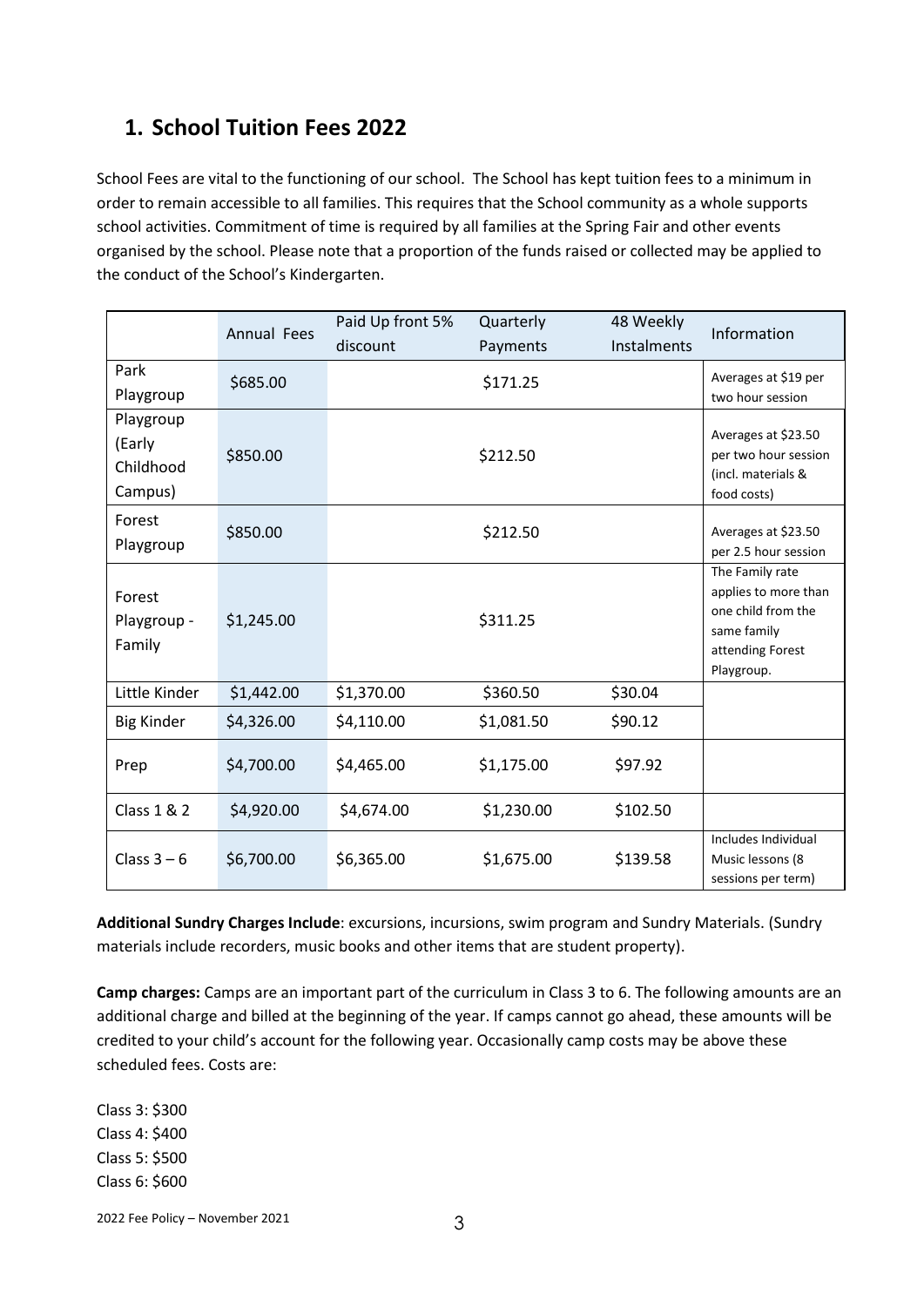**Music Charges:** Individual Music Lessons are included in fees for Classes 3 to 6 (8 sessions per term). Parents pay the costs of musical instruments.

**Extra Lesson Support** is charged at \$42/ session (except to the extent the child attracts funding).

#### **Concession Fees**

Holders of a valid Health Care Card, Pensioner Concession Card, Visa 785, Visa 786, or Department of Veteran Affairs Gold Card are eligible for a 9% discount on school tuition fees and the DHS Fee Subsidy in the Funded Kindergarten Year of approximately \$1600 for Big Kinder and \$550 for Little Kinder.

To be eligible for the concession you must present a valid health care card at the start of the year. If you become eligible for one of these cards during the year before June 30 you can claim a pro rata concession.

Concession rates do not apply to Playgroups. Extra Lesson, Camps and other sundries are charged at full fees.

#### **Concession Card holder rates are:**

|                        | Annual<br>Fees | <b>Paid Up</b><br>front 5%<br>discount | <b>Quarterly</b><br><b>Payments</b> | <b>48 Weekly</b><br><b>Instalments</b> | <b>Information</b>                                             |
|------------------------|----------------|----------------------------------------|-------------------------------------|----------------------------------------|----------------------------------------------------------------|
| <b>Little Kinder</b>   | \$870.00       | \$826.50                               | \$217.50                            | \$18.12                                |                                                                |
| <b>Big Kinder</b>      | \$2,600.00     | \$2,470.00                             | \$650.00                            | \$54.16                                |                                                                |
| Prep                   | \$4,275.00     | \$4,061.25                             | \$1,068.75                          | \$89.06                                |                                                                |
| <b>Class 1 &amp; 2</b> | \$4,480.00     | \$4,256.00                             | \$1,120.00                          | \$93.33                                |                                                                |
| Class $3 - 6$          | \$6,090.00     | \$5,785.50                             | \$1,522.50                          | \$126.87                               | Includes Individual<br>Music lessons (8)<br>sessions per term) |

## **2. Sibling Discount**

For families with more than one child at the School (Prep to Class 6), or Little Yarra Steiner School or Melbourne Rudolf Steiner School (Class 7 to 12), we offer the following sibling discounts:

- 10% on tuition fees for the second sibling concurrently attending (Prep to Class 6).
- 30% on tuition fees for the third sibling concurrently attending (Prep to Class 6).
- 50% on tuition fees for the fourth or more siblings concurrently attending (Prep to Class 6).

**Note** This discount does not apply to Playgroup, Forest Playgroup, Little Kinder or Big Kinder fees.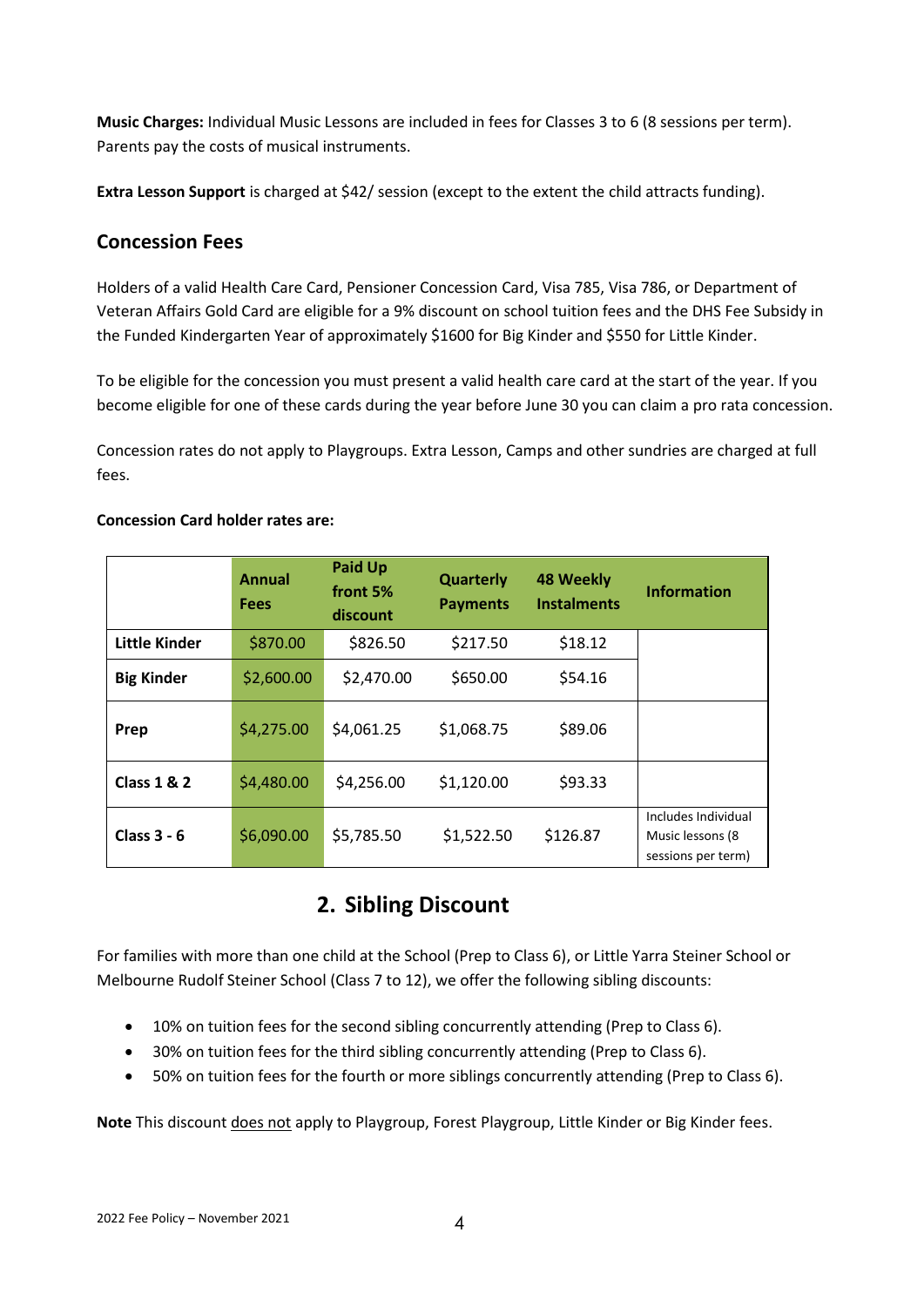# **3. Terms of Payment**

<span id="page-4-0"></span>Dandenong Ranges Steiner School offers multiple options for the payment of fees. You will be invoiced at the start of the year and you can choose from the following payment options:

- **Annual** Full advance payment by the 4<sup>th</sup> February, 2022<sup>[17]</sup> (5% Discount applies)
- **Quarterly** 4 instalments payable 4<sup>th</sup> February, 29<sup>th</sup> April, 15<sup>th</sup> July and 7<sup>th</sup> October.
- **Monthly**  12 instalments 15th of the month from January to November
- **Fortnightly**  24 instalments commencing January 2022
- **Weekly** 48 instalments commencing January 2022

#### **All fees must be finalised by 30th November 2022**.

#### **Payment Methods:**

**Direct Debit**: Unless paid upfront, all fees must be paid in quarterly, monthly, fortnightly and weekly payments, unless by prior arrangement with the Business Manager. Direct debits can be made from your savings account or credit card. Note that we use Ezidebit for our direct debits which incur a user charge of \$0.88 cents per transaction or 1.87% from Visa or Mastercard. If a transaction is declined the user is charged a \$9.90 Failed Payment Fee by Ezidebit.

**Direct transfer:** Available for **Annual** payments. Payments can be made by electronic transfer **BSB 063 503 Account 10197443** Reference [your child's surname]

**Credit Card:** For **Annual payments** only. You can call our office (8:30 - 4:30) and pay over the phone using a credit card, (03) 8790 4797

#### **4. Enrolment Application Fee**

<span id="page-4-1"></span>An enrolment application fee of \$100 is payable with your Enrolment Application form for Kindergarten and School applications. This is an administration fee and is not refundable.

## **5. Refundable Bond**

Upon accepting an offer of a place, a Bond of \$500 is payable for families enrolling in Kindergarten or School. The bond must be paid prior to commencement. This bond is held in a designated Bond Account by the school for the duration of your child's enrolment. The bond is refundable within 30 days when your child leaves the school, providing there are no outstanding fees.

# **6. Overseas Students and Unfunded Kindergarten Children**

An additional tuition fee will be charged to families of overseas students without an eligible visa and children attending a second unfunded year of kindergarten as the school is not eligible to receive any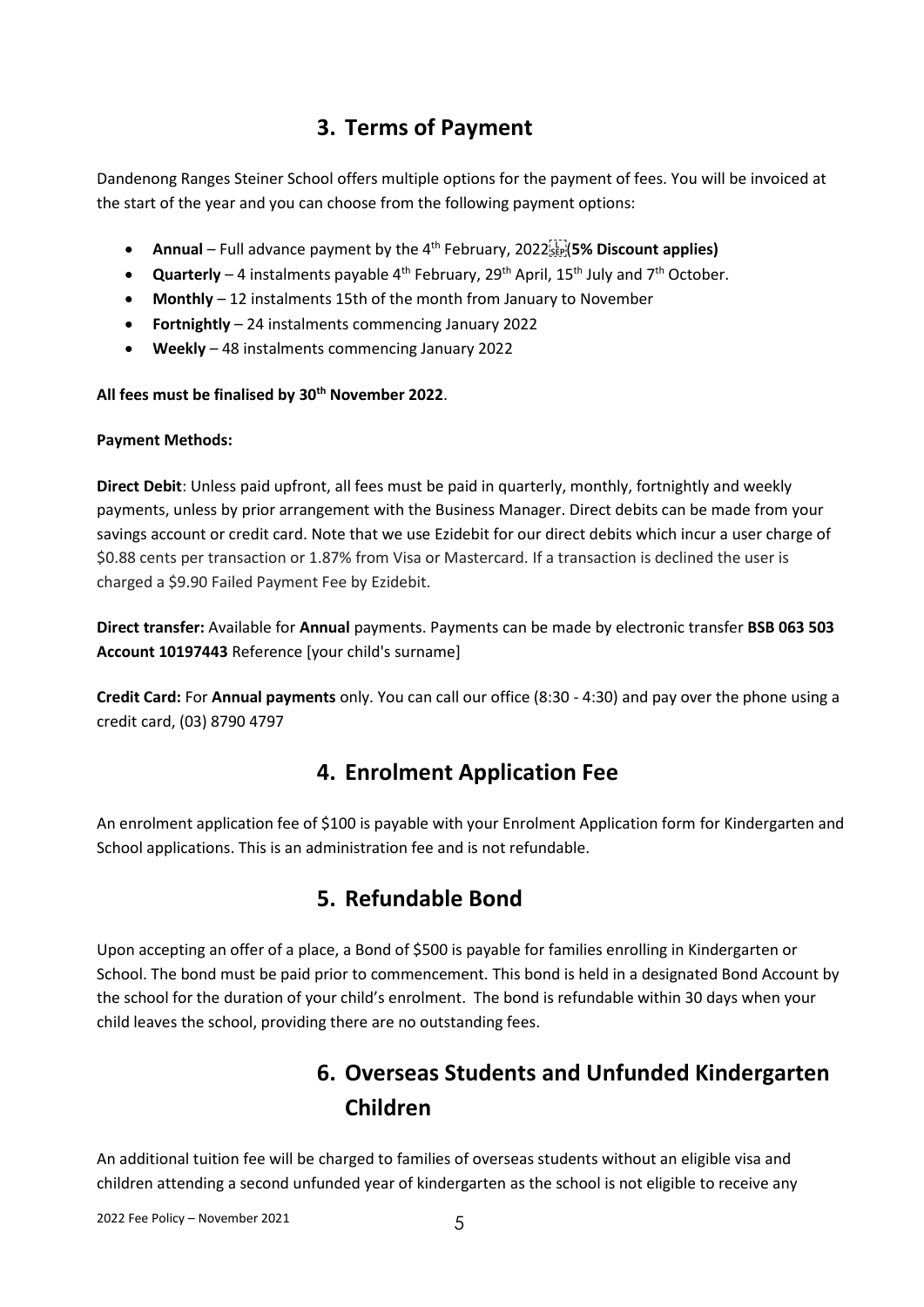government funding for these children. Please contact Business Manager, Cath Lanigan, [business.manager@drss.vic.edu.au](mailto:business.manager@drss.vic.edu.au) or 8790 4797 for information on the applicable fees.

# **7. Bursary Scheme**

<span id="page-5-0"></span>Partial Fee Assistance **may be available** to families who are experiencing financial hardship.

Financial assistance is dependent on available DRSS Bursary Funds.

If you wish to apply for a bursary please put your request in writing to Business Manager, Cath Lanigan, [business.manager@drss.vic.edu.au](mailto:business.manager@drss.vic.edu.au) who will organise a time to meet with you. Bursaries for 2022 are to be submitted by Friday 25th February 2022. Term 1 fees are due and payable as normal. Applications can also be submitted during the year if financial circumstances change.

Those families with outstanding fees from previous years may not be eligible to apply for Financial Assistance.

# **8. Scholarship Program**

<span id="page-5-1"></span>Our Scholarships program offers a limited number of subsidised places to eligible applicants, who would otherwise not have the opportunity to enrol in the school, due to financial disadvantage. Applications can be made via our website at https://www.drss.vic.edu.au/enrolments/scholarship-program/. This program is open to families applying for places in Class 3 to 6.

# **9. Withdrawal of a Student**

A full term's notice in writing must be given to the Enrolment Officer when withdrawing your child/children from the School (including Kindergarten). If the required notice is not provided, one full term fees (i.e. one quarter of the annual fee) will be charged. "One full term" means a complete school calendar term.

## **10. Temporary Absence**

<span id="page-5-2"></span>For absences of a student for any number of weeks during a term, the full Invoice amount per term will be charged.

# **11. Community Involvement Program (CIP)**

<span id="page-5-3"></span>The Community Involvement Program (CIP) provides parents with the opportunity to contribute their energy and service to the school, at our working bees which are held once a term.

The CIP, for families with children in Class 1 to Class 6, requires families to attend at least one working bee during the year. Working bees are held on the Saturday before school goes back each term. Families have the option to pay a levy in lieu of volunteering at working bees of \$320 per year.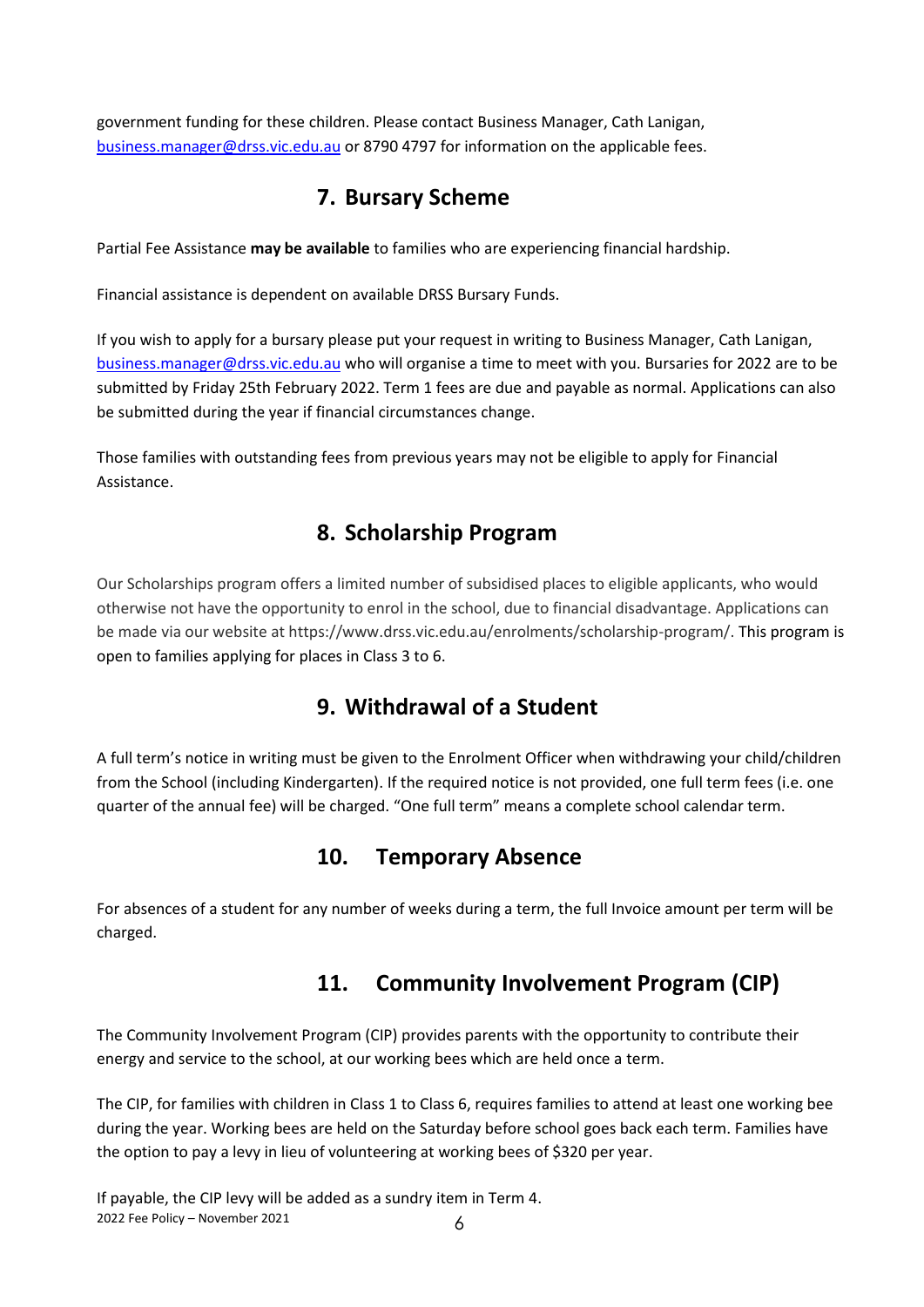## **12. Allowances and Credits**

<span id="page-6-0"></span>

|                                | Holders of Pensioner or Health Care Cards are eligible for   |
|--------------------------------|--------------------------------------------------------------|
|                                | CSEF. \$125 per child per year is credited to your account   |
|                                | and used to contribute to the costs of camps and             |
|                                | excursions. Please ensure that you complete a CSEF form to   |
|                                | obtain the maximum credit against your account. This is      |
|                                | required to be completed by June 30 each year.               |
| <b>CSEF (Camps, Sports and</b> |                                                              |
| <b>Excursion Fund) Credit</b>  | CSEF is available for Primary Students whose parent holds a  |
|                                | valid Health Care Card and meet eligible criteria. Unused    |
|                                | credits are rolled over to following years                   |
|                                |                                                              |
|                                | The form is available at:                                    |
|                                | https://www.education.vic.gov.au/Documents/about/progr       |
|                                | ams/health/CSEF_application_form.pdf for more details.       |
|                                | Families living more than 4.8km from the school are eligible |
|                                | to apply for Conveyance Allowance and may receive a credit   |
|                                | against their account. Conveyance Allowances credits are     |
| <b>Conveyance Allowance</b>    | processed quarterly.                                         |
| <b>Credit</b>                  |                                                              |
|                                | This is paid in 4 instalments, at the end of each term. For  |
|                                | more information including payment rates per km please       |
|                                | visit https://www2.education.vic.gov.au/pal/conveyance-      |
|                                | allowance/policy                                             |

## **13. Overdue Invoice or Account**

<span id="page-6-1"></span>Dandenong Ranges Steiner School is a fee paying school and **requires accounts to be paid by the set due dates** to adequately function and meet our obligations. If you are experiencing difficulties in relation to payment of fees or charges, please contact the Business Manager, Cath Lanigan (business.manager@drss.vic.edu.au), or the Finance Officer, Belinda Mackley (accounts@drss.vic.edu.au), **prior to the due date**.

Accounts not paid in full by the Due Payment Date are classified as Overdue. An overdue account will incur an initial **default charge of \$25 per account per term**, known as a Late Payment Fee.

In the event of any invoices or accounts reaching the 30 Days overdue stage, a monthly **Late Payment Interest Charge of 1% per month** may be charged on all overdue amounts, which will be added to the account each term. This is a genuine estimate of financial cost to the school as a result of non-observance of this fee policy, based upon the resultant bank charges as well as the additional administrative work required in recovering the debt.

Families experiencing difficulty in meeting invoice payment deadlines should be proactive in contacting the Business Manager, Cath Lanigan [\(business.manager@drss.vic.edu.au\)](mailto:business.manager@drss.vic.edu.au) as soon as you become aware that